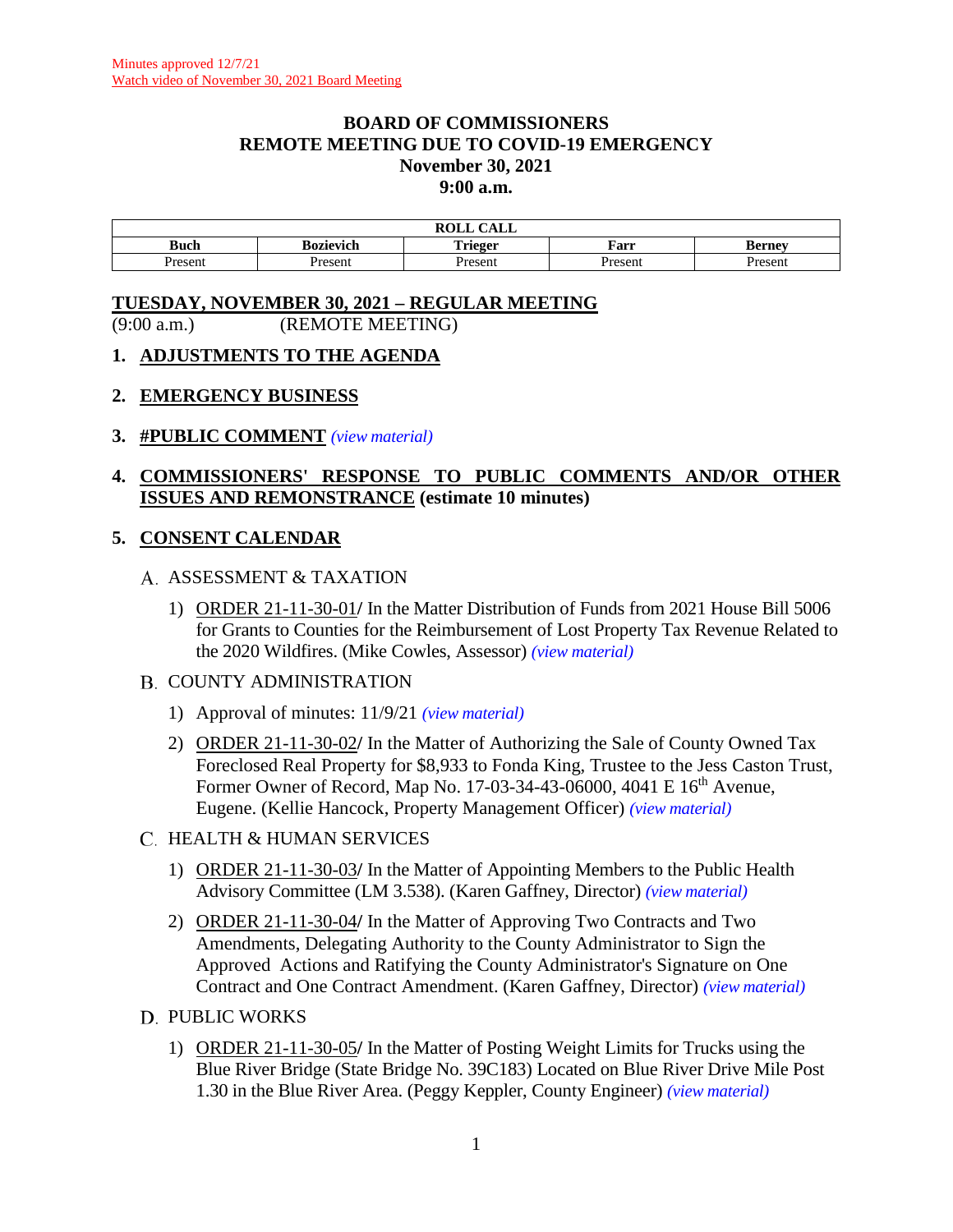| <b>MOTION: Farr</b>              |            |
|----------------------------------|------------|
| <b>SECOND: Trieger</b>           |            |
| VOTE                             |            |
| <b>Name</b>                      | Vote       |
| Commissioner Jay Bozievich       | <b>YES</b> |
| Commissioner Laurie Trieger      | <b>YES</b> |
| Commissioner Pat Farr            | YES.       |
| Commissioner Joe Berney          | <b>YES</b> |
| <b>Commissioner Heather Buch</b> | YES.       |

# **6. HUMAN RESOURCES**

ORDER 21-11-30-06**/** In the Matter of Approving the Tentative Agreement Between Lane County and the American Federation of State, County and Municipal Employees, Local 2831-General Unit. (Inga Wood, Labor Relations Manager; Andrea Nagles, Assistant County Counsel) (estimate 15 minutes [5/10]) *(view [material\)](http://www.lanecountyor.gov/UserFiles/Servers/Server_3585797/File/Government/BCC/2021/2021_AGENDAS/113021agenda/T.6.A.pdf)*

| <b>MOTION: Trieger</b>         |             | <b>COMMENTS:</b> |
|--------------------------------|-------------|------------------|
| <b>SECOND: Buch</b>            |             |                  |
| <b>VOTE</b>                    |             |                  |
| <b>Name</b>                    | <b>Vote</b> |                  |
| Commissioner Jay Bozievich     | YES         |                  |
| Commissioner Laurie Trieger    | YES.        |                  |
| <b>Commissioner Pat Farr</b>   | YES         |                  |
| <b>Commissioner Joe Berney</b> | YES         |                  |
| Commissioner Heather Buch      | YES.        |                  |

ORDER 21-11-30-07**/** In the Matter of Approving the Tentative Agreement Between Lane County and the American Federation of State, County and Municipal Employees, Local 2831-Nurses Unit. (Inga Wood, Labor Relations Manager; Andrea Nagles, Assistant County Counsel) (estimate 15 minutes [5/10]) *(view [material\)](http://www.lanecountyor.gov/UserFiles/Servers/Server_3585797/File/Government/BCC/2021/2021_AGENDAS/113021agenda/T.6.B.pdf)*

| <b>MOTION: Buch</b>              |             |
|----------------------------------|-------------|
| <b>SECOND: Trieger</b>           |             |
| <b>VOTE</b>                      |             |
| <b>Name</b>                      | <b>Vote</b> |
| Commissioner Jay Bozievich       | <b>YES</b>  |
| Commissioner Laurie Trieger      | YES.        |
| <b>Commissioner Pat Farr</b>     | YES.        |
| <b>Commissioner Joe Berney</b>   | YES         |
| <b>Commissioner Heather Buch</b> | YES.        |

# **7. PUBLIC WORKS**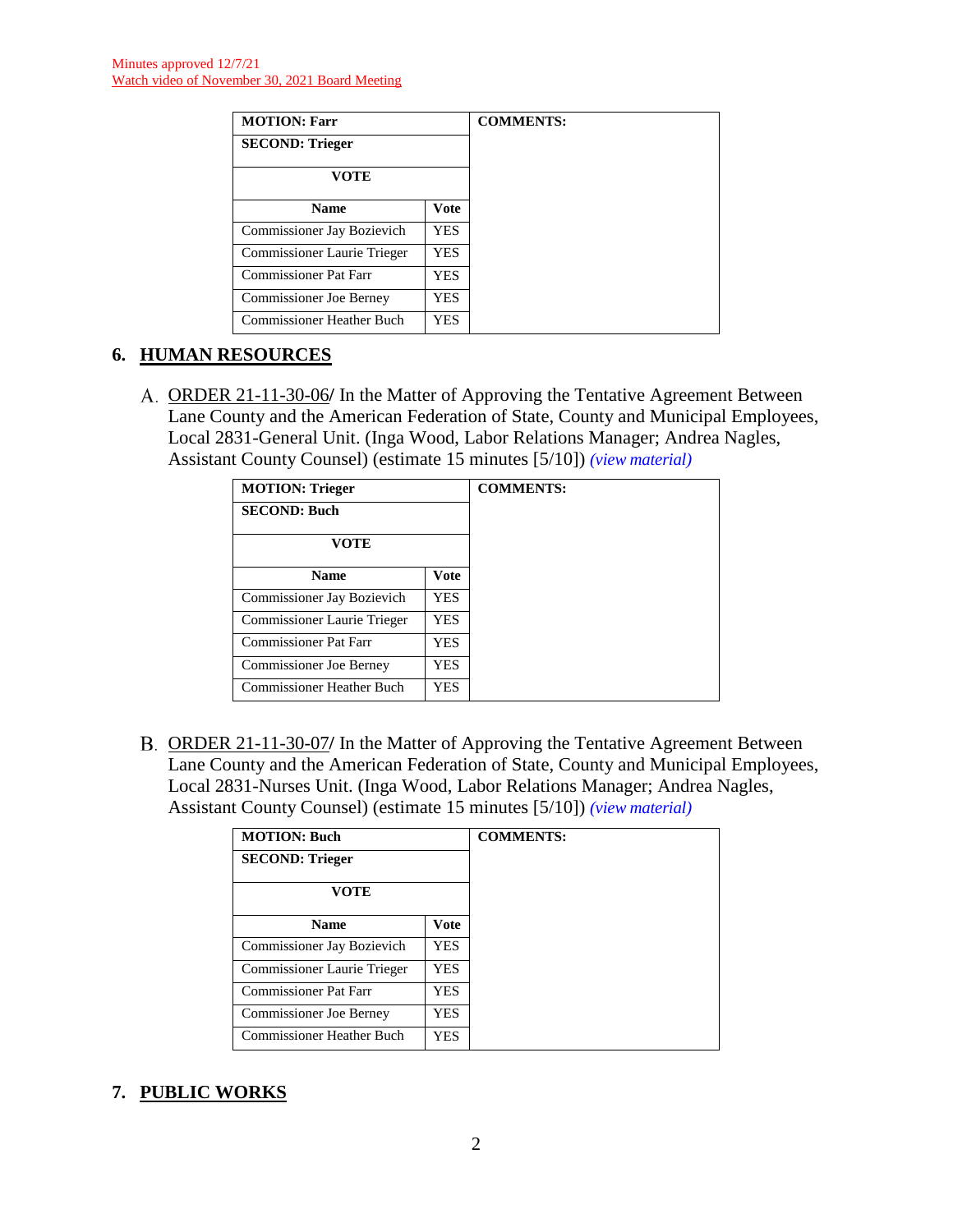ORDER 21-11-30-08**/** In the Matter of Setting a Public Hearing for the Proposed Surrender of Portions of Rhododendron Drive and 4th Avenue, County Road No. 65, to the City of Florence. (18-12-04) (*Public Hearing set for January 4, 1:30 p.m. Time Certain)* (Mikeal Jay Blommé, Lane County Surveyor) (estimate 5 minutes [2/3]) *(view [material\)](http://www.lanecountyor.gov/UserFiles/Servers/Server_3585797/File/Government/BCC/2021/2021_AGENDAS/113021agenda/T.7.A.pdf)*

| <b>MOTION: Buch</b><br><b>SECOND: Farr</b> |      | COMMENTS: January 4, 1:30 p.m.<br>Time Certain set for Public Hearing. |
|--------------------------------------------|------|------------------------------------------------------------------------|
| VOTE                                       |      |                                                                        |
| <b>Name</b>                                | Vote |                                                                        |
| Commissioner Jay Bozievich                 | YES. |                                                                        |
| Commissioner Laurie Trieger                | YES. |                                                                        |
| <b>Commissioner Pat Farr</b>               | YES  |                                                                        |
| <b>Commissioner Joe Berney</b>             | YES  |                                                                        |
| <b>Commissioner Heather Buch</b>           | YES  |                                                                        |

FIRST READING AND SETTING THE SECOND READING AND PUBLIC HEARING/ ORDINANCE NO. 21-08/ In the Matter of Amending Lane Code Chapter 10 to Co-Adopt Amendments to the Floodplain Overlay District of the Springfield Development Code for the Urbanizing Area Between the City Limits and Urban Growth Boundary of the City of Springfield and Adopting a Savings and Severability Clause. *(Second Reading and Public Hearing, Monday, December 13, 2021; 7:00 p.m. Time Certain)* (File No. 509-PA21-05870) (PM & NBA 12/1/1986) (Rachel Serslev, Senior Planner) (estimate 5 minutes [2/3]) *(view [material\)](http://www.lanecountyor.gov/UserFiles/Servers/Server_3585797/File/Government/BCC/2021/2021_AGENDAS/113021agenda/T.7.B.pdf)*

| <b>MOTION: Farr</b><br><b>SECOND: Buch</b><br><b>VOTE</b> |      | <b>COMMENTS:</b> Second Reading and<br>public hearing set for Monday,<br>December 13 <sup>th</sup> at 7:00 p.m. Time<br>Certain. |
|-----------------------------------------------------------|------|----------------------------------------------------------------------------------------------------------------------------------|
| <b>Name</b>                                               | Vote |                                                                                                                                  |
| Commissioner Jay Bozievich                                | YES  |                                                                                                                                  |
| Commissioner Laurie Trieger                               | YES  |                                                                                                                                  |
| <b>Commissioner Pat Farr</b>                              | YES  |                                                                                                                                  |
| Commissioner Joe Berney                                   | YES  |                                                                                                                                  |
| <b>Commissioner Heather Buch</b>                          | YES  |                                                                                                                                  |

# **8. HEALTH & HUMAN SERVICES**

A. DISCUSSION/Status Update on Progress with Unhoused Population Initiatives. (Steve Manela, Human Services Manager; Kate Budd, Program Manager; Sarai Johnson, Joint Shelter and Housing Strategist; James Ewell, Program Services Specialist; Brooke Freed, Eugene City Manager's Office Director; Peter Chavannes, Homeless Policy Analyst AIC) (estimate 45 minutes [20/25]) *(view [material\)](http://www.lanecountyor.gov/UserFiles/Servers/Server_3585797/File/Government/BCC/2021/2021_AGENDAS/113021agenda/T.8.A.pdf)*

# **9. COUNTY COUNSEL**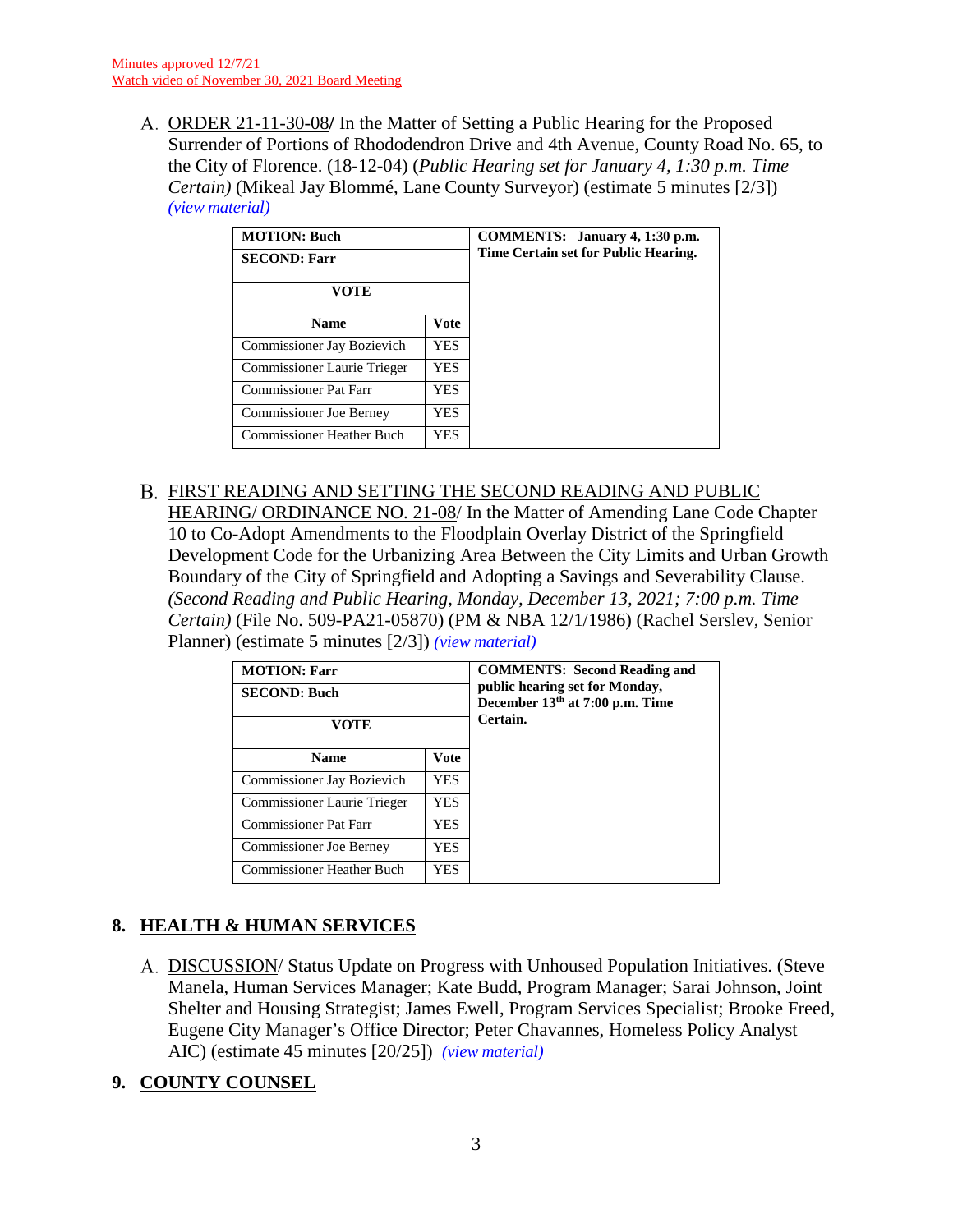A. Announcements

## **10. COUNTY ADMINISTRATION**

REPORT BACK/ Public Health Advisory Committee on Polystyrene Food Service Containers. (Alex Cuyler, Intergovernmental Relations Manager, County Administration; Dr. Jocelyn Warren, Division Manager, Public Health Division, Health and Human Services) (estimate 45 minutes [15/30]) *(view [material\)](http://www.lanecountyor.gov/UserFiles/Servers/Server_3585797/File/Government/BCC/2021/2021_AGENDAS/113021agenda/T.10.A.pdf)*

## **11. HUMAN RESOURCES**

ORDER 21-11-30-09/ In the Matter of Updating County Counsel's Employment Agreement. (Alana Holmes, Chief Human Resources Officer) (estimate 15 minutes [5/10]) *(view [material\)](http://www.lanecountyor.gov/UserFiles/Servers/Server_3585797/File/Government/BCC/2021/2021_AGENDAS/113021agenda/T.11.A.pdf)*

| <b>MOTION: Farr</b>              |             | <b>COMMENTS:</b> |
|----------------------------------|-------------|------------------|
| <b>SECOND: Trieger</b>           |             |                  |
| <b>VOTE</b>                      |             |                  |
| <b>Name</b>                      | <b>Vote</b> |                  |
| Commissioner Jay Bozievich       | YES.        |                  |
| Commissioner Laurie Trieger      | YES.        |                  |
| <b>Commissioner Pat Farr</b>     | <b>YES</b>  |                  |
| <b>Commissioner Joe Berney</b>   | YES.        |                  |
| <b>Commissioner Heather Buch</b> | YES.        |                  |

## **12. EXECUTIVE SESSION as per ORS 192.660**

(Remote Meeting)

## **13. OTHER BUSINESS**

#### **Recess**

# **TUESDAY, NOVEMBER 30, 2021 – JOINT MEETING: BOARD OF HEALTH / BOARD OF COMMISSIONERS**

(1:30 p.m.) (REMOTE)

## **14. HEALTH & HUMAN SERVICES**

A. SECOND READING AND PUBLIC HEARING/ ORDINANCE 21-10/ In the Matter of Declaring an Emergency and Adopting an Ordinance Enacting a Limited and Temporary Lane County-Wide Eviction Moratorium. (Karen Gaffney, Director; Steve Manela, Human Services Division Manager; Alex Cuyler, Intergovernmental Relations Manager) (estimate 30 minutes [10/20]) *(view [11/9/21 material\)](http://www.lanecountyor.gov/UserFiles/Servers/Server_3585797/File/Government/BCC/2021/2021_AGENDAS/110921agenda/T.4.A.pdf) (view [file note\)](http://www.lanecountyor.gov/UserFiles/Servers/Server_3585797/File/Government/BCC/2021/2021_AGENDAS/110921agenda/T.7.AFile.pdf)*

| <b>MOTION: Buch</b>    |      | <b>COMMENTS:</b> |
|------------------------|------|------------------|
| <b>SECOND: Trieger</b> |      |                  |
| VOTE                   |      |                  |
| <b>Name</b>            | Vote |                  |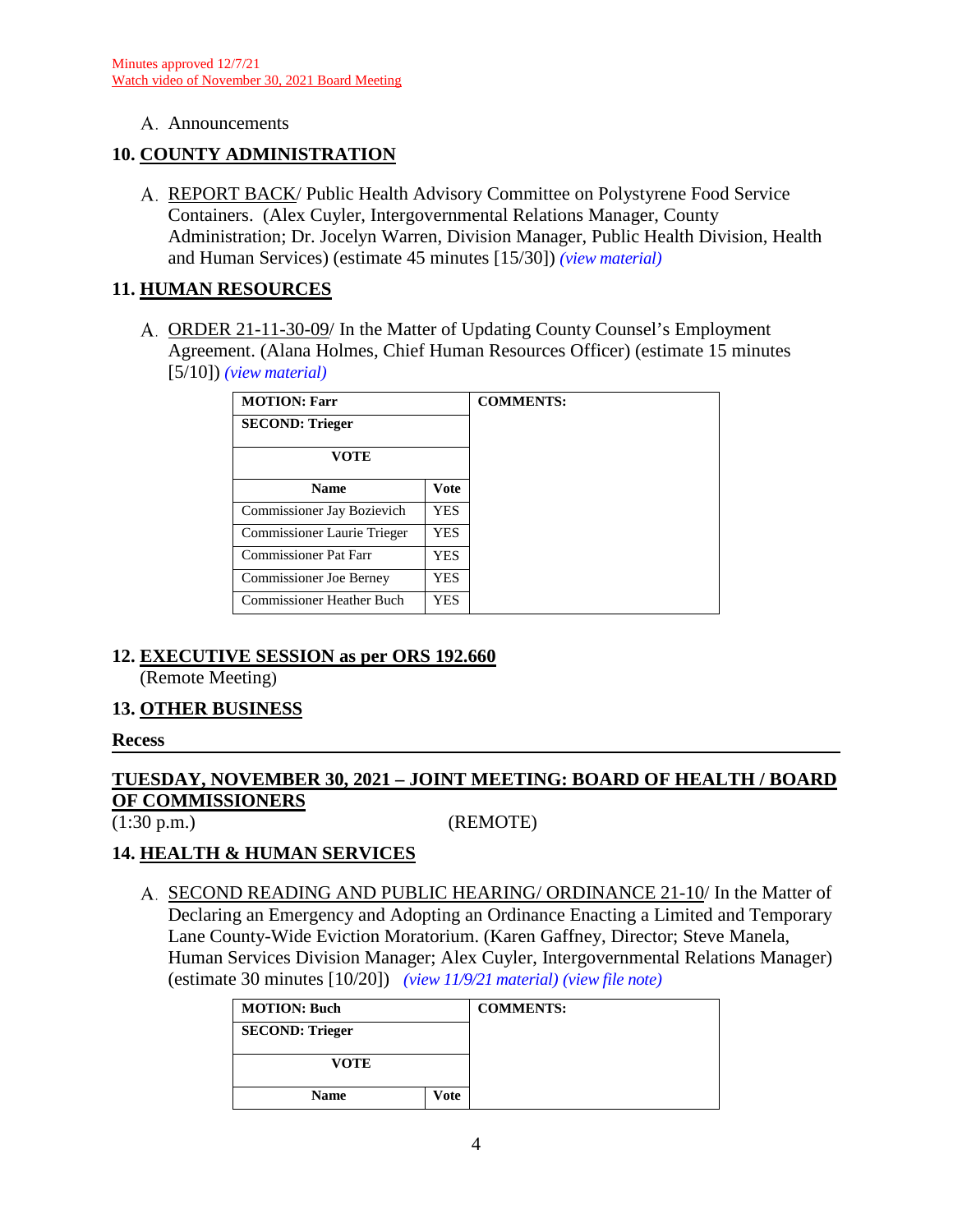| Commissioner Jay Bozievich         | NO. |
|------------------------------------|-----|
| <b>Commissioner Laurie Trieger</b> | YES |
| <b>Commissioner Pat Farr</b>       | YES |
| <b>Commissioner Joe Berney</b>     | YES |
| Commissioner Heather Buch          | YES |

## **Adjourn**

**TUESDAY, NOVEMBER 30, 2021 – REGULAR MEETING** (Following Board of Health Meeting)

## **15. COUNTY ADMINISTRATION**

- A. SECOND READING AND PUBLIC HEARING/ ORDINANCE 21-11/ In the Matter of Reviewing and Modifying the District Boundaries for Election of County Commissioners (Map J). (Judy Williams, Strategy and Integration Manager; Morgan Munro, Independent Redistricting Committee Chair; Natalie Dybens, Vice Chair) *(view [11/9/21 material\)](http://www.lanecountyor.gov/UserFiles/Servers/Server_3585797/File/Government/BCC/2021/2021_AGENDAS/110921agenda/T.12.B.pdf)  (view [new material\)](http://www.lanecountyor.gov/UserFiles/Servers/Server_3585797/File/Government/BCC/2021/2021_AGENDAS/113021agenda/T.15.A.pdf)*
- B. SECOND READING AND PUBLIC HEARING/ ORDINANCE 21-12/ In the Matter of Reviewing and Modifying the District Boundaries for Election of County Commissioners (Map Q). (Judy Williams, Strategy and Integration Manager; Morgan Munro, Independent Redistricting Committee Chair; Natalie Dybens, Vice Chair) *(view 11/9/21 [material\)](http://www.lanecountyor.gov/UserFiles/Servers/Server_3585797/File/Government/BCC/2021/2021_AGENDAS/110921agenda/T.12.C.pdf) (view [new material\)](http://www.lanecountyor.gov/UserFiles/Servers/Server_3585797/File/Government/BCC/2021/2021_AGENDAS/113021agenda/T.15.B.pdf)*
- C. SECOND READING AND PUBLIC HEARING/ ORDINANCE 21-13/ In the Matter of Reviewing and Modifying the District Boundaries for Election of County Commissioners (Map C). (Judy Williams, Strategy and Integration Manager; Morgan Munro, Independent Redistricting Committee Chair; Natalie Dybens, Vice Chair) (estimate 2 hours) (**1:30 p.m. Time Certain**) *(view 11/9/21 [material\)](http://www.lanecountyor.gov/UserFiles/Servers/Server_3585797/File/Government/BCC/2021/2021_AGENDAS/110921agenda/T.12.D.pdf) (view [new material\)](http://www.lanecountyor.gov/UserFiles/Servers/Server_3585797/File/Government/BCC/2021/2021_AGENDAS/113021agenda/T.15.C.pdf)  (view [written public testimony\)](http://www.lanecountyor.gov/UserFiles/Servers/Server_3585797/File/Government/BCC/2021/2021_AGENDAS/110921agenda/T.12.W.pdf)*

| <b>MOTION: Farr</b><br><b>SECOND: Bozievich</b><br>VOTE |             | <b>COMMENTS:</b> Motion to continue<br>public hearing on all 3 Ordinances to<br>December 1, 2021 at 5:30 p.m. |
|---------------------------------------------------------|-------------|---------------------------------------------------------------------------------------------------------------|
| <b>Name</b>                                             | <b>Vote</b> |                                                                                                               |
| Commissioner Jay Bozievich                              | YES.        |                                                                                                               |
| Commissioner Laurie Trieger                             | YES.        |                                                                                                               |
| <b>Commissioner Pat Farr</b>                            | YES.        |                                                                                                               |
| <b>Commissioner Joe Berney</b>                          | YES         |                                                                                                               |
| <b>Commissioner Heather Buch</b>                        | YES.        |                                                                                                               |

Announcements

## **16. COMMISSIONERS' BUSINESS**

A. Announcements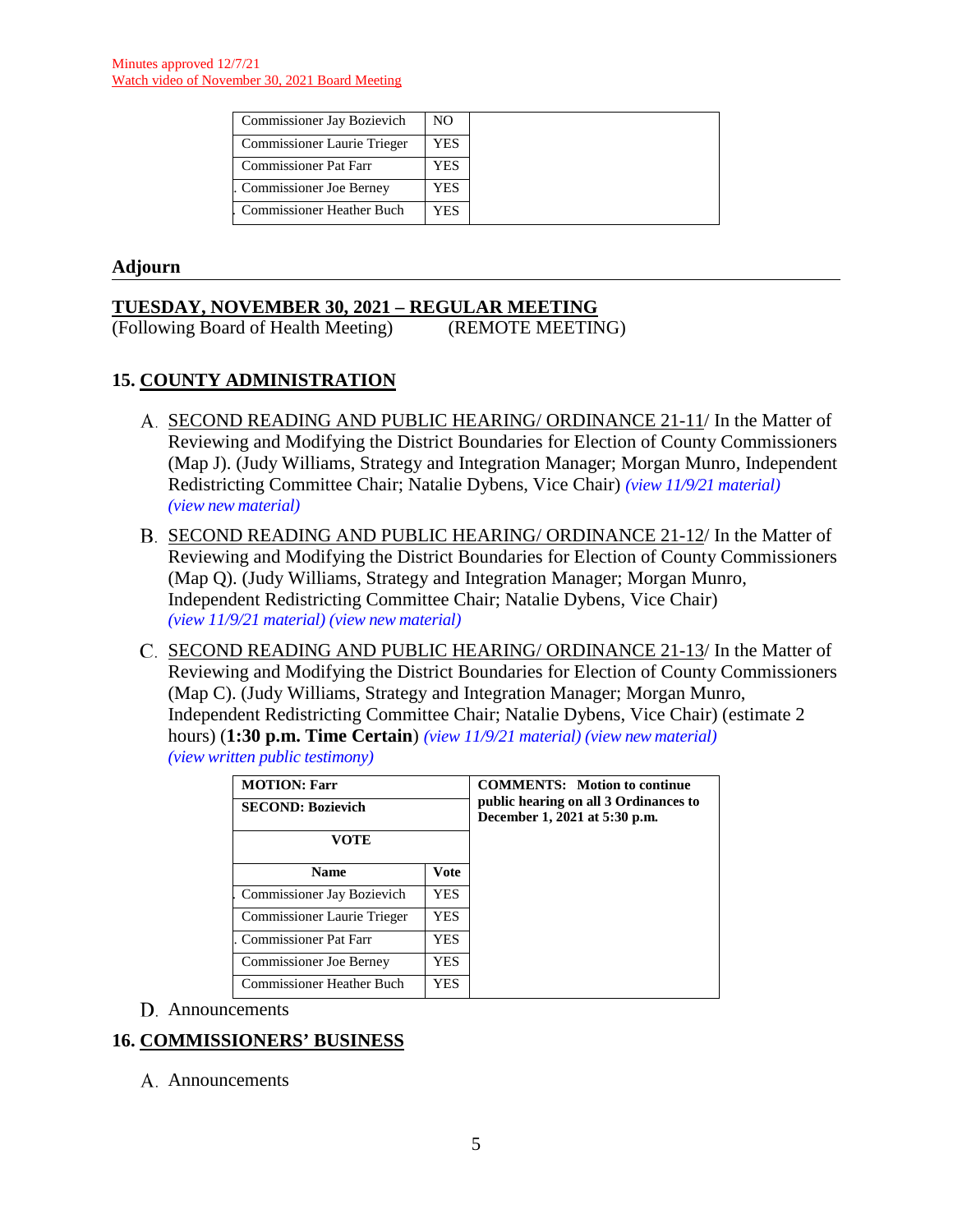## **B.** Future Board Assignment Requests

## **17. REVIEW ASSIGNMENTS**

## **18. EXECUTIVE SESSION as per ORS 192.660**

(Remote Meeting)

# **19. OTHER BUSINESS**

**Recess**

## **WEDNESDAY, DECEMBER 1, 2021 – REGULAR MEETING**

(9:00 a.m.) (Valley River Ballroom)

## **20. COUNTY ADMINISTRATION**

DISCUSSION/ Board of County Commissioners and Lane County Leadership Team to Participate in a Strategic Planning Retreat. (McKenzie Ballroom at Valley River Inn, 1000 Valley River Way, Eugene, OR 97401) (Judy Williams, Strategy and Integration Manager; Michelle Kennedy and Tara Warne-Griggs, BerryDunn Consultants) *(view [material\)](http://www.lanecountyor.gov/UserFiles/Servers/Server_3585797/File/Government/BCC/2021/2021_AGENDAS/113021agenda/T.20.A.pdf)*

#### **Recess**

*During the COVID-19 global pandemic, the Board of Commissioners will be hosting their board meeting via webinar. To participate in the public hearing portion of the meeting, please click [here](https://attendee.gotowebinar.com/register/5258705049978177037) to register for the December 1st public hearings. As an audience participant, your phone and webcam will be automatically muted, however, the board will be providing the opportunity for speakers during the public testimony portion of the meeting. During the public testimony portion of the meeting, participants will be asked to raise their "virtual" hand to be recognized to speak. When their name is called, their microphone will be unmuted and they will be given a specified amount of time for their public testimony.* 

## **WEDNESDAY, DECEMBER 1, 2021 – REGULAR MEETING**

(5:30 p.m.) (REMOTE MEETING)

## **21. COUNTY ADMINISTRATION**

CONTINUED PUBLIC HEARING/ ORDINANCE 21-11/ In the Matter of Reviewing and Modifying the District Boundaries for Election of County Commissioners (Map J). (Judy Williams, Strategy and Integration Manager; Morgan Munro, Independent Redistricting Committee Chair; Natalie Dybens, Vice Chair) *(view [11/9/21 material\)](http://www.lanecountyor.gov/UserFiles/Servers/Server_3585797/File/Government/BCC/2021/2021_AGENDAS/110921agenda/T.12.B.pdf) (view [new material\)](http://www.lanecountyor.gov/UserFiles/Servers/Server_3585797/File/Government/BCC/2021/2021_AGENDAS/113021agenda/T.15.A.pdf)*

| <b>MOTION: Trieger</b><br><b>SECOND: Buch</b> |      | <b>COMMENTS:</b> No motions or votes<br>were taken on Ordinances 21-12 and<br>$21-13.$ |
|-----------------------------------------------|------|----------------------------------------------------------------------------------------|
| VOTE                                          |      |                                                                                        |
| <b>Name</b>                                   | Vote |                                                                                        |
| Commissioner Jay Bozievich                    | NO.  |                                                                                        |